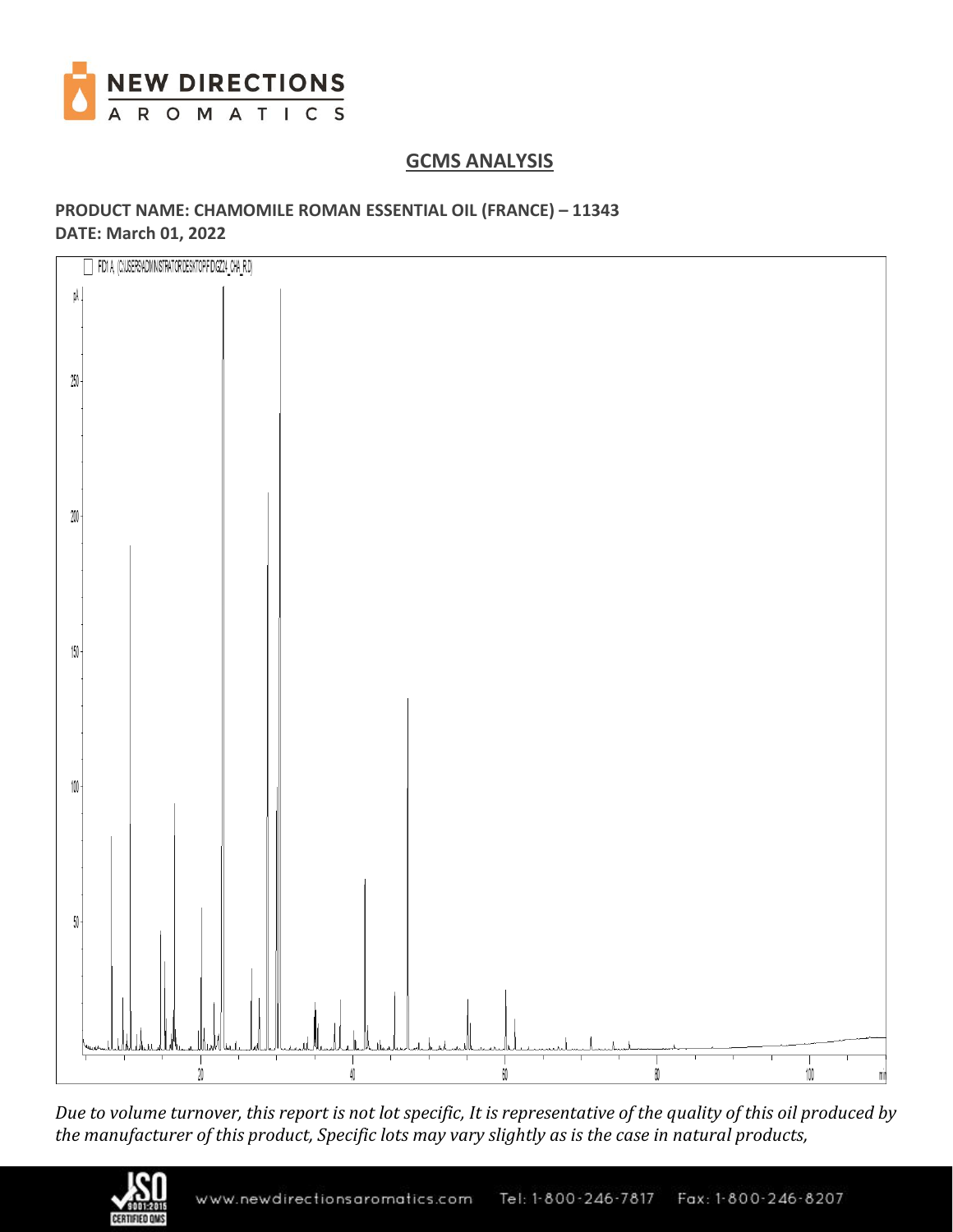

### **PRODUCT NAME: CHAMOMILE ROMAN ESSENTIAL OIL (FRANCE) – 11343**

| <b>Peak</b>     | <b>RT</b> | <b>Compound name</b>         | $\%$ |
|-----------------|-----------|------------------------------|------|
|                 | (min)     |                              |      |
| 1               | 6,07      | <b>ISOVALERALDEHYDE</b>      | 0,02 |
| $\overline{2}$  | 6,26      | 2-PENTANONE                  | 0,02 |
| 3               | 6,58      | FURAN, 2-ETHYL-              | 0,02 |
| $\overline{4}$  | 7,88      | <b>ISOBUTYL ACETATE</b>      | 0,06 |
| 5               | 8,33      | alpha-PINENE                 | 1,44 |
| 6               | 9,18      | PROPYL ISOBUTYRATE           | 0,09 |
| $\overline{7}$  | 9,82      | <b>CAMPHENE</b>              | 0,42 |
| 8               | 10,28     | <b>ISOBUTYL PROPIONATE</b>   | 0,06 |
| 9               | 10,37     | <b>ISOBUTANOL</b>            | 0,16 |
| 10              | 10,82     | <b>ISOBUTYL ISOBUTYRATE</b>  | 4,57 |
| 11              | 11,59     | beta-PINENE                  | 0,14 |
| 12              | 12,01     | <b>METHYL ANGELATE</b>       | 0,04 |
| 13              | 12,16     | <b>ISOAMYL ACETATE</b>       | 0,20 |
| 14              | 12,22     | <b>SABINENE</b>              | 0,20 |
| 15              | 12,38     | <b>PINADIENE</b>             | 0,05 |
| 16              | 12,67     | PROPYL 2-METHYL-2-PROPANOATE | 0,03 |
| 17              | 13,16     | PROPYL 2-METHYLBUTYRATE      | 0,06 |
| 18              | 13,58     | <b>BUTYL ISOBUTYRATE</b>     | 0,06 |
| 19              | 14,43     | <b>ETHYL ANGELATE</b>        | 0,03 |
| 20              | 14,54     | beta-MYRCENE                 | 0,01 |
| 21              | 14,75     | <b>ISOBUTYL METHACRYLATE</b> | 1,12 |
| 22              | 15,34     | ISOBUTYL 2-METHYLBUTYRATE    | 0,86 |
| 23              | 15,48     | PENTANE, 3,3-DIMETHYL ESTER  | 0,28 |
| 24              | 16,03     | <b>2-PENTYL PROPIONATE</b>   | 0,06 |
| 25              | 16,22     | <b>ISOBUTYL ISOVALERATE</b>  | 0,17 |
| 26              | 16,43     | <b>ISOAMYL ISOBUTYRATE</b>   | 0,37 |
| 27              | 16,61     | 2-METHYLBUTYL ISOBUTYRATE    | 2,69 |
| 28              | 16,69     | <b>LIMONENE</b>              | 0,14 |
| 29              | 16,84     | <b>ISOAMYLIC ALCOHOL</b>     | 0,11 |
| $\overline{30}$ | 16,87     | 1-BUTANOL, 2-METHYL-         | 0,03 |

#### **Disclaimer & Caution**

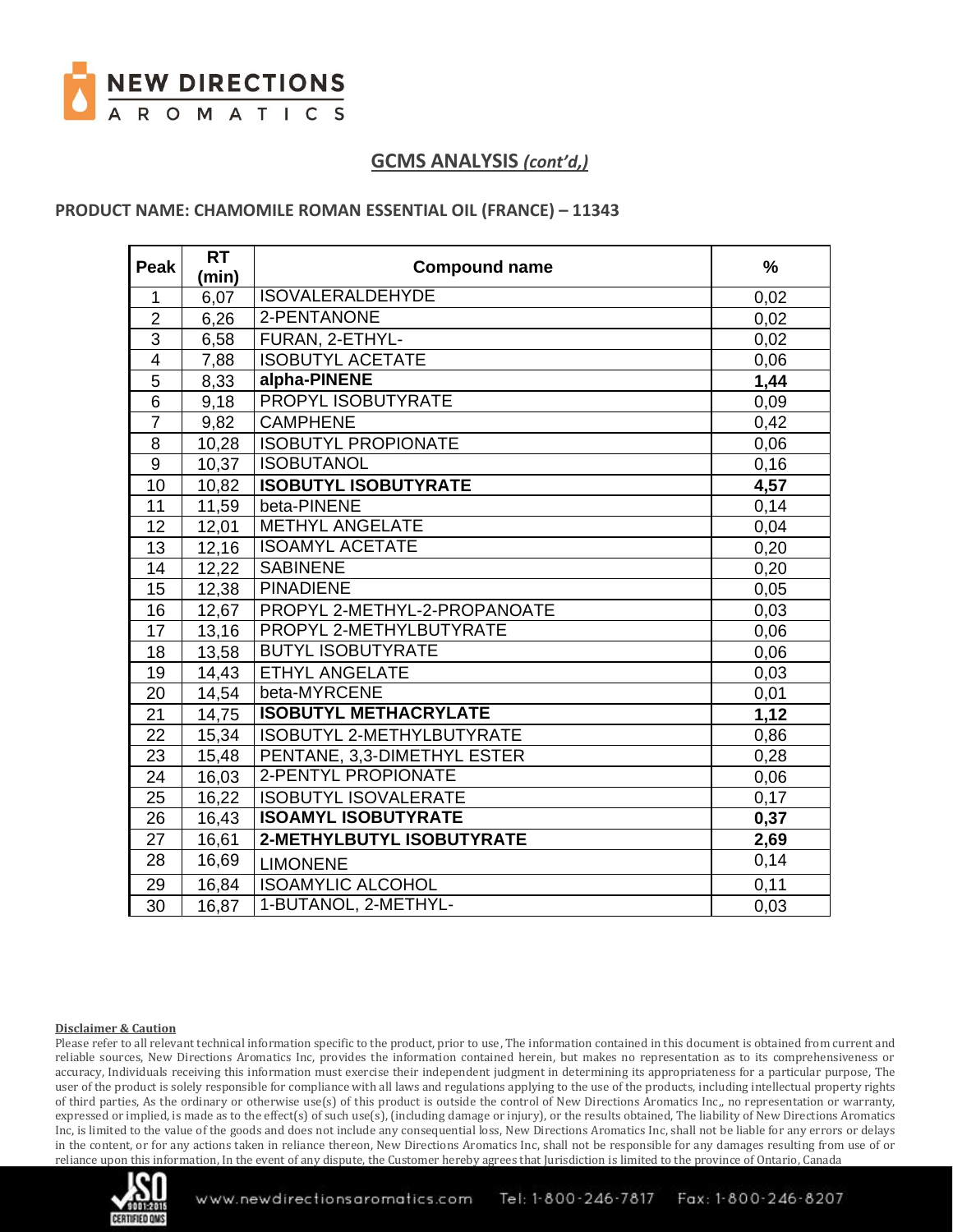

### **PRODUCT NAME: CHAMOMILE ROMAN ESSENTIAL OIL (FRANCE) – 11343**

| <b>Peak</b> | RT (min) | <b>Compound name</b>            | $\frac{9}{6}$ |
|-------------|----------|---------------------------------|---------------|
| 31          | 17,24    | 1,8-CINEOLE                     | 0,04          |
| 32          | 17,58    | 2-HEXENAL                       | 0,02          |
| 33          | 18,50    | <b>BUTYL METHACRYLATE</b>       | 0,03          |
| 34          | 18,73    | FURAN, 2-PENTYL-                | 0,04          |
| 35          | 19,72    | <b>PRENYL ACETATE</b>           | 0,21          |
| 36          | 20,11    | <b>ISOPROPYL ANGELATE</b>       | 1,47          |
| 37          | 20,46    | ALLYL METHACRYLATE              | 0,22          |
| 38          | 20,93    | 3-HEPTANONE, 2,6-DIMETHYL-      | 0,07          |
| 39          | 21,31    | p-CYMENE                        | 0,06          |
| 40          | 21,46    | 3-PENTEN-2-OL                   | 0,05          |
| 41          | 21,79    | 2-METHYLBUTYL METHACRYLATE      | 0,67          |
| 42          |          | <b>ISOAMYL METHACRYLATE</b>     |               |
| 43          | 22,30    | 2-METHYLBUTYL 2-METHYLBUTYRATE  | 0,14          |
| 44          | 22,38    | <b>ISOAMYL 2-METHYLBUTYRATE</b> | 0,30          |
| 45          | 23,08    | <b>ISOBUTYL ANGELATE</b>        | 35,78         |
| 46          | 23,39    | <b>AMYL ISOVALERATE</b>         | 0,06          |
| 47          | 23,57    | <b>ISOBUTYL CAPROATE</b>        | 0,03          |
| 48          | 23,75    | <b>ALIPHATIC ESTER</b>          | 0,01          |
| 49          | 23,89    | <b>HEXYL ISOBUTYRATE</b>        | 0,05          |
| 50          | 24,28    | <b>ALIPHATIC ESTER</b>          | 0,01          |
| 51          | 24,63    | <b>ALIPHATIC ESTER</b>          | 0,09          |
| 52          | 25,12    | <b>ALIPHATIC ESTER</b>          | 0,04          |
| 53          | 26,03    | <b>ALIPHATIC ESTER</b>          | 0,01          |
| 54          | 26,71    | <b>BUTYL ANGELATE</b>           | 0,85          |
| 55          | 26,96    | <b>ALIPHATIC ESTER</b>          | 0,01          |
| 56          | 27,07    | <b>ALIPHATIC ESTER</b>          | 0,03          |
| 57          | 27,18    | <b>ISOBUTYL TIGLATE</b>         | 0,05          |
| 58          | 27,48    | <b>ALIPHATIC ESTER</b>          | 0,07          |
| 59          | 27,72    | <b>BUTYL TIGLATE</b>            | 0,53          |
| 60          | 28,49    | alpha-PINENE OXIDE              | 0,02          |

#### **Disclaimer & Caution**

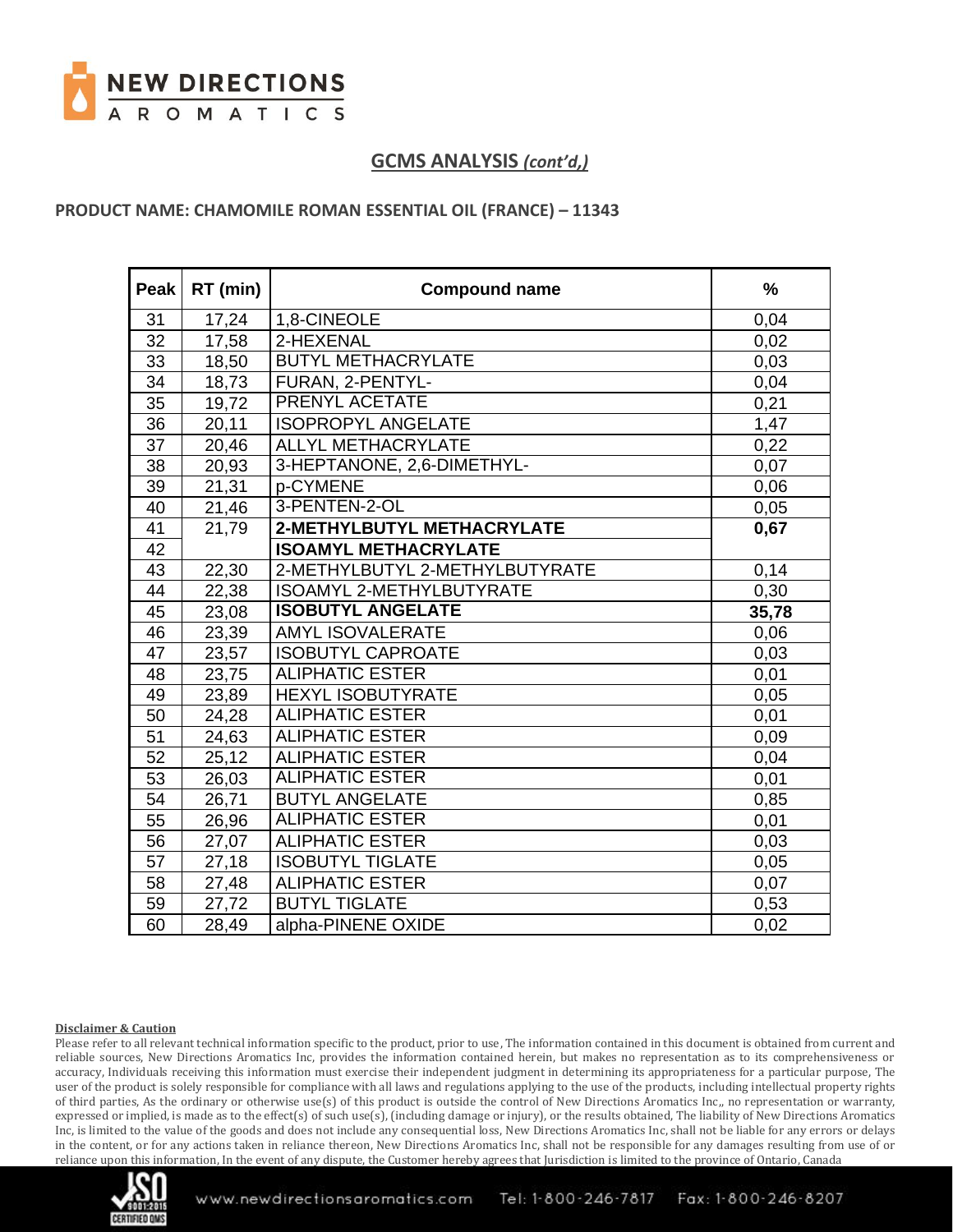

### **PRODUCT NAME: CHAMOMILE ROMAN ESSENTIAL OIL (FRANCE) – 11343**

| <b>Peak</b>     | RT (min) | <b>Compound name</b>          | $\frac{9}{6}$ |
|-----------------|----------|-------------------------------|---------------|
| 61              | 28,83    | <b>METHALLYL ANGELATE</b>     | 8,57          |
| 62              | 29,17    | 3-HEXEN-1-OL                  | 0,03          |
| 63              | 29,83    | <b>ALIPHATIC ESTER</b>        | 0,02          |
| 64              | 30,05    | <b>ISOAMYL ANGELATE</b>       | 4,97          |
| 65              | 30,49    | <b>2-METHYLBUTYL ANGELATE</b> | 16,89         |
| 66              | 31,12    | <b>ALIPHATIC ESTER</b>        | 0,02          |
| 67              | 31,77    | <b>ALIPHATIC ESTER</b>        | 0,05          |
| 68              | 32,12    | <b>ALIPHATIC ESTER</b>        | 0,01          |
| 69              | 32,39    | SILPHIPERFOL-7-ENE            | 0,02          |
| 70              | 32,53    | <b>ALIPHATIC ESTER</b>        | 0,03          |
| 71              | 32,95    | <b>ALIPHATIC ESTER</b>        | 0,01          |
| $\overline{72}$ | 33,05    | <b>ALIPHATIC ALCOHOL</b>      | 0,02          |
| $\overline{73}$ | 33,52    | <b>ALIPHATIC ESTER</b>        | 0,02          |
| 74              | 33,58    | <b>ALIPHATIC ESTER</b>        | 0,09          |
| 75              | 33,75    | <b>ALIPHATIC ESTER</b>        | 0,02          |
| 76              | 34,03    | <b>ALIPHATIC ESTER</b>        | 0,15          |
| 77              | 34,23    | 1-OCTEN-3-OL                  | 0,01          |
| 78              | 34,90    | <b>ALIPHATIC ESTER</b>        | 0,04          |
| 79              | 35,01    | <b>ALIPHATIC ESTER</b>        | 0,52          |
| 80              | 35,14    | <b>ALIPHATIC ESTER</b>        | 0,42          |
| 81              | 35,29    | <b>ALIPHATIC ESTER</b>        | 0,03          |
| 82              | 35,44    | <b>ALIPHATIC ESTER</b>        | 0,30          |
| 83              | 35,57    | <b>ALIPHATIC ESTER</b>        | 0,01          |
| 84              | 35,85    | <b>ALIPHATIC ESTER</b>        | 0,05          |
| 85              | 36,29    | <b>ISOLEDENE</b>              | 0,02          |
| 86              | 36,59    | <b>SESQUITERPENE</b>          | 0,02          |
| 87              | 37,05    | alpha-COPAENE                 | 0,01          |
| 88              | 37,23    | <b>ALIPHATIC ESTER</b>        | 0,03          |
| 89              | 37,48    | <b>SESQUITERPENE</b>          | 0,01          |
| 90              | 37,64    | METHYLAMYL ANGELATE           | 0,29          |

#### **Disclaimer & Caution**

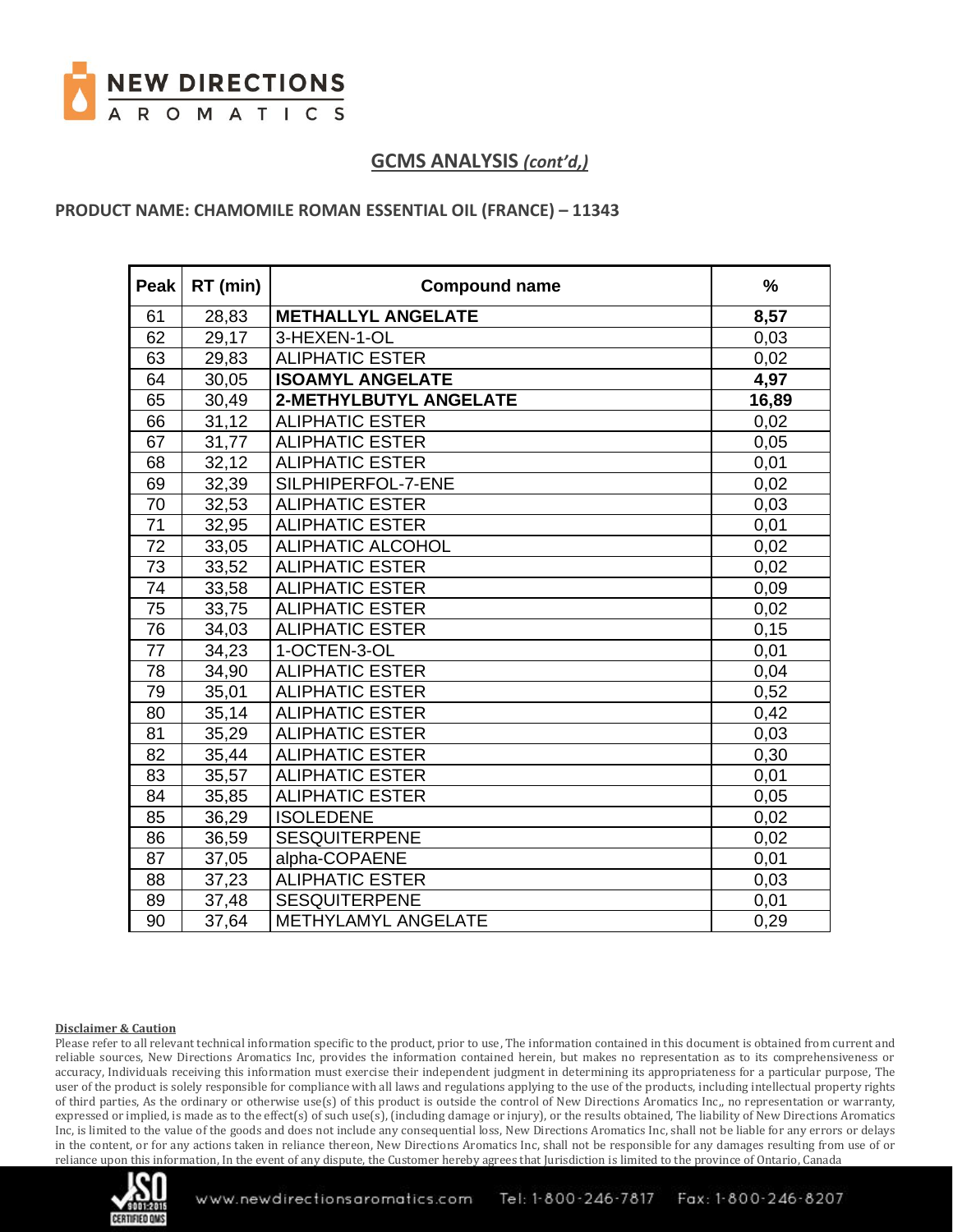

### **PRODUCT NAME: CHAMOMILE ROMAN ESSENTIAL OIL (FRANCE) – 11343**

|     | Peak   RT (min) | Compound name                    | $\%$ |
|-----|-----------------|----------------------------------|------|
| 91  | 37,70           | <b>ALIPHATIC ESTER</b>           | 0,03 |
| 92  | 38,23           | <b>ALIPHATIC ESTER</b>           | 0,03 |
| 93  | 38,36           | METHYLPENTYL METHACRYLATE ISOMER | 0,51 |
| 94  | 38,47           | <b>PINOCAMPHONE</b>              | 0,03 |
| 95  | 39,18           | <b>ALIPHATIC ESTER</b>           | 0,02 |
| 96  | 39,33           | <b>ALIPHATIC ESTER</b>           | 0,05 |
| 97  | 40,14           | <b>ISOPINOCAMPHONE</b>           | 0,23 |
| 98  | 40,38           | <b>ALIPHATIC ESTER</b>           | 0,11 |
| 99  | 40,62           | <b>ALIPHATIC ESTER</b>           | 0,02 |
| 100 | 40,74           | <b>TERPENIC KETONE</b>           | 0,02 |
| 101 | 41,60           | <b>PINOCARVONE</b>               | 2,05 |
| 102 | 41,82           | <b>NOPINONE</b>                  | 0,03 |
| 103 | 41,97           | <b>ALIPHATIC ESTER</b>           | 0,30 |
| 104 | 42,05           | <b>IONONE ISOMER</b>             | 0,08 |
| 105 | 42,31           | <b>ALIPHATIC ESTER</b>           | 0,02 |
| 106 | 43,28           | <b>ALIPHATIC ESTER</b>           | 0,08 |
| 107 | 43,61           | <b>CAMPHENE HYDRATE</b>          | 0,11 |
| 108 | 43,87           | <b>IRONE ISOMER</b>              | 0,02 |
| 109 | 44,06           | <b>TERPINENE-4-OL</b>            | 0,03 |
| 110 | 44,59           | <b>ALIPHATIC ESTER</b>           | 0,03 |
| 111 | 44,78           | <b>ALIPHATIC ESTER</b>           | 0,04 |
| 112 | 45,48           | <b>MYRTENAL</b>                  | 0,69 |
| 113 | 45,84           | <b>ALIPHATIC ESTER</b>           | 0,03 |
| 114 | 46,30           | cis-PINOCARVYL ACETATE           | 0,04 |
| 115 | 46,46           | <b>ALIPHATIC ESTER</b>           | 0,02 |
| 116 | 46,85           | <b>ALIPHATIC ESTER</b>           | 0,01 |
| 117 | 46,91           | trans-PINOCARVYL ACETATE         | 0,02 |
| 118 | 47,03           | cis-VERBENOL                     | 0,02 |
| 119 | 47,23           | trans-PINOCARVEOL                | 4,43 |
| 120 | 47,42           | <b>ALIPHATIC ESTER</b>           | 0,02 |

#### **Disclaimer & Caution**

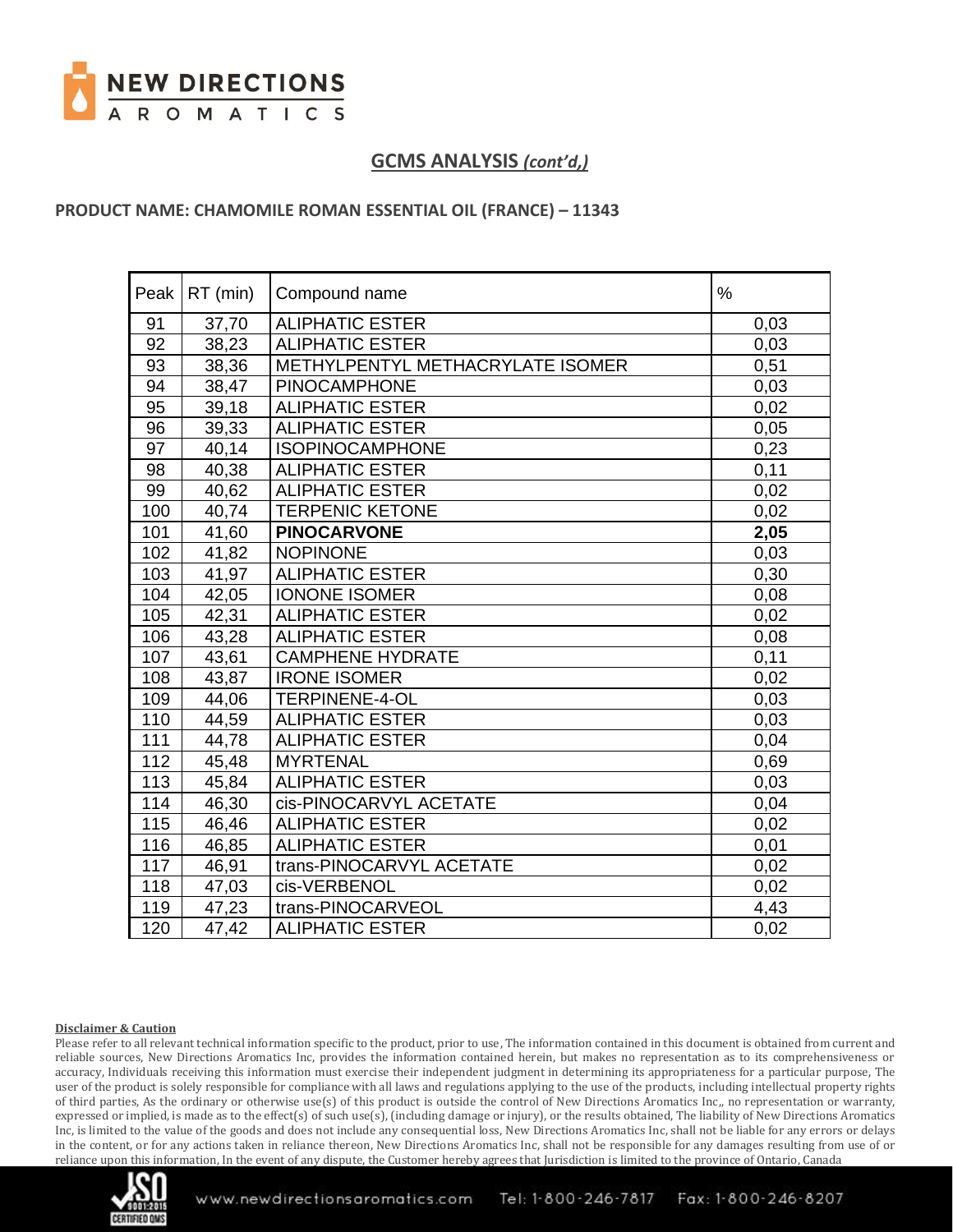

### **PRODUCT NAME: CHAMOMILE ROMAN ESSENTIAL OIL (FRANCE) – 11343**

| Peak | RT (min) | <b>Compound name</b>                   | %    |
|------|----------|----------------------------------------|------|
| 121  | 48,69    | trans-VERBENOL                         | 0,08 |
| 122  | 49,07    | <b>ALIPHATIC ESTER</b>                 | 0,01 |
| 123  | 50,07    | <b>BORNEOL</b>                         | 0,14 |
| 124  | 50,34    | <b>ALIPHATIC ALCOHOL</b>               | 0,03 |
| 125  | 51,24    | <b>ALIPHATIC ESTER</b>                 | 0,01 |
| 126  | 51,35    | beta-SELINENE                          | 0,02 |
| 127  | 51,40    | <b>AROMATIC COMPOUND</b>               | 0,06 |
| 128  | 51,59    | <b>ALIPHATIC ALCOHOL</b>               | 0,03 |
| 129  | 52,08    | <b>KETONIC COMPOUND</b>                | 0,11 |
| 130  | 53,11    | <b>ALIPHATIC ESTER</b>                 | 0,01 |
| 131  | 53,39    | <b>ALIPHATIC ESTER</b>                 | 0,02 |
| 132  | 53,52    | delta-CADINENE                         | 0,01 |
| 133  | 53,69    | E,E-alpha-FARNESENE                    | 0,04 |
| 134  | 54,04    | <b>GERANYL ACETATE</b>                 | 0,03 |
| 135  | 54,71    | alpha-CURCUMENE                        | 0,07 |
| 136  | 54,90    | <b>TIGLIC ACID</b>                     | 0,01 |
| 137  | 55,11    | ISOBUTYL 3-HYDROXY-2-METHYLENEBUTYRATE | 0,59 |
| 138  | 55,45    | <b>MYRTENOL</b>                        | 0,33 |
| 139  | 55,74    | <b>ALIPHATIC ESTER</b>                 | 0,02 |
| 140  | 56,83    | 2,4-DECADIENAL                         | 0,03 |
| 141  | 57,25    | <b>ALIPHATIC ESTER</b>                 | 0,02 |
| 142  | 57,96    | trans-CARVEOL                          | 0,02 |
| 143  | 58,16    | <b>ALIPHATIC ESTER</b>                 | 0,03 |
| 144  | 58,62    | <b>ALIPHATIC ESTER</b>                 | 0,03 |
| 145  | 58,65    | <b>KETONIC COMPOUND</b>                | 0,03 |
| 146  | 59,18    | <b>GERANYLLINALOOL ISOMER</b>          | 0,02 |
| 147  | 59,89    | <b>ALIPHATIC ESTER</b>                 | 0,01 |
| 148  | 60,11    | 2-HYDROXY-2-METHYLBUT-3-ENYL ANGELATE  | 0,63 |
| 149  | 60,46    | <b>ALIPHATIC ESTER</b>                 | 0,05 |
| 150  | 60,60    | <b>ALIPHATIC ESTER</b>                 | 0,01 |

#### **Disclaimer & Caution**